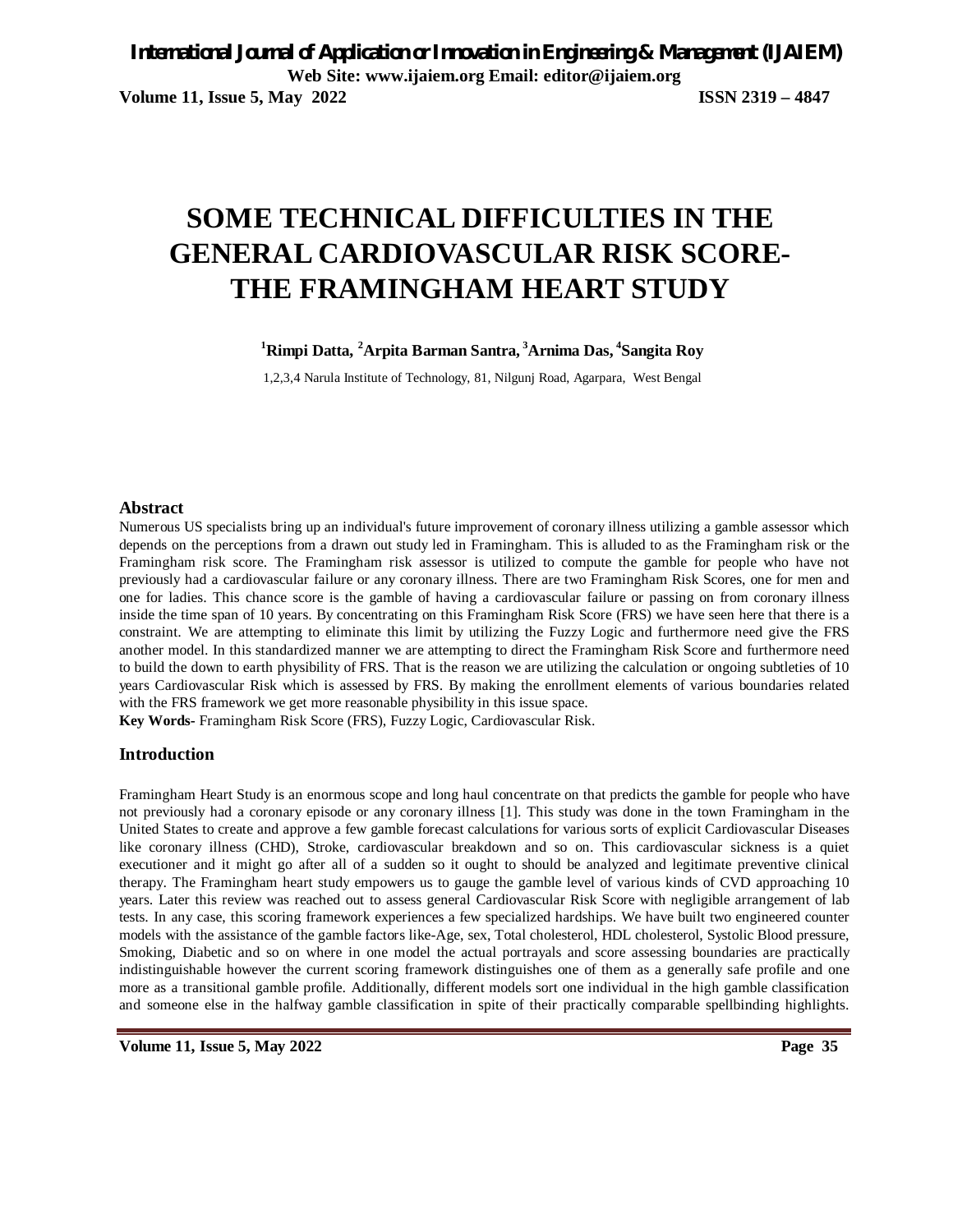**Volume 11, Issue 5, May 2022 ISSN 2319 – 4847**

These two models show that a few specialized alterations are required to make the calculation pertinent in genuine situation and not to create illogical outcomes. Assuming we intently look at our developed models, obviously the gamble lies in choosing the numbers close to the limit. Since the limit is exceptionally sharp, assuming we select two numbers each from one or the other side of the limit, the subsequent change turns out to be extremely huge making a colossal impact in the end-product. It is extremely natural that to conquer this issue, we must be very alerts while crossing the limit. Rather than intense and discrete changes, smooth and nonstop progress is important. Actually fluffy set hypothesis is ideal in this present circumstance say for instance to characterize the terms child, youthful and old, it will be truly challenging assuming we placed an in the middle between. For instance, assuming we consent to say that assuming an individual's mature is 5 years to 30 years we will call him youthful then what will we call individual with age 4 years 11 months and 25 days? We will be constrained to that person child by our definition which is absolutely strange in light of the fact that there is no pragmatic distinction between the age of 5 years and 4 years 11 months and 25 days. Yet, we call one individual youthful and the other individual child. Fluffy set hypothesis precariously beats what is happening developing ceaseless enrollment capacities for smooth change. In our current issue we are attempting to produce a consistent and smooth progress with the assistance of Lagrange Interpolation to make the appropriate participation work.

There is an extraordinary limit in the Framingham Risk Score. In the new information or calculation we see that hazard factors for people are doled out as per the various classifications like age. absolute cholesterol.HDL cholesterol, circulatory strain, smoking and so forth. Assuming we go through it we can calls attention to that there is a major issue for risk factors that is on the off chance that we consider a man at 34 years old, we see that from FRS his Risk Factor is relegated as 0. After only year on account of that man his Risk Factor will be allocate as 2.There is a tremendous contrast between the Risk Factors of than man's current age and only a year later. In this a year there is an immense contrast between that individual's Risk Score. This limit issue is the restriction of Framingham Risk Score.

#### **Solution:**

We know that a fuzzy set is a pair of  $(A,m)$  where *A* is a set and  $m : A \rightarrow [0, 1]$ .

For each  $x \in A$ ,  $m(x)$  is called the **grade** of membership of *x* in  $(A,m)$ . For a finite set  $A = \{x_1,...,x_n\}$ , the fuzzy set  $(A,m)$ is often denoted by  ${m(x_1) / x_1,...,m(x_n) / x_n}.$ 

Let  $x \in A$ . Then *x* is called not included in the fuzzy set  $(A,m)$  if  $m(x) = 0$ , *x* is called fully included if  $m(x) = 1$ , and *x* is called a **fuzzy member** if  $0 < m(x) < 1$  [10]

We are attempting to adjust the CVD Scoring framework with the assistance of the Fuzzy Set hypothesis. Fluffy sets are the sets whose components have levels of participation work. Fluffy sets were presented all the while [5] by Lotfi A. Zadeh [6] as an expansion of the old style thought of set hypothesis. In old style set hypothesis, the participation of components in a set is addressed in double terms as per a bivalent condition — a component either has a place or doesn't have a place with the set. Fluffy sets sum up old style sets, since the pointer elements of the traditional sets are exceptional instances of the participation capacities in fluffy sets, on the off chance that the last option just take values 0 or 1 [7]. In fluffy set hypothesis, old style bivalent sets are normally called fresh sets. Presently a-days the fluffy set hypothesis can be utilized in the wide scope of the spaces in which data is deficient or uncertain. That is the reason we have pick this sort of delicate registering instrument to eliminate this limit in this issue.

In the Framingham risk Score we have seen that there is some impediment and are attempting to eliminate this sort of restriction. So we are picking various variables of FRS for all types of people. Our work is to lay out the different enrollment capacities for each elements. We have seen there is limit issue, on the off chance that we can produce the enrollment work then on account of limits there exists coherence and we come by our ideal outcome.

### **FORMULATION OF THE PROBLEM:**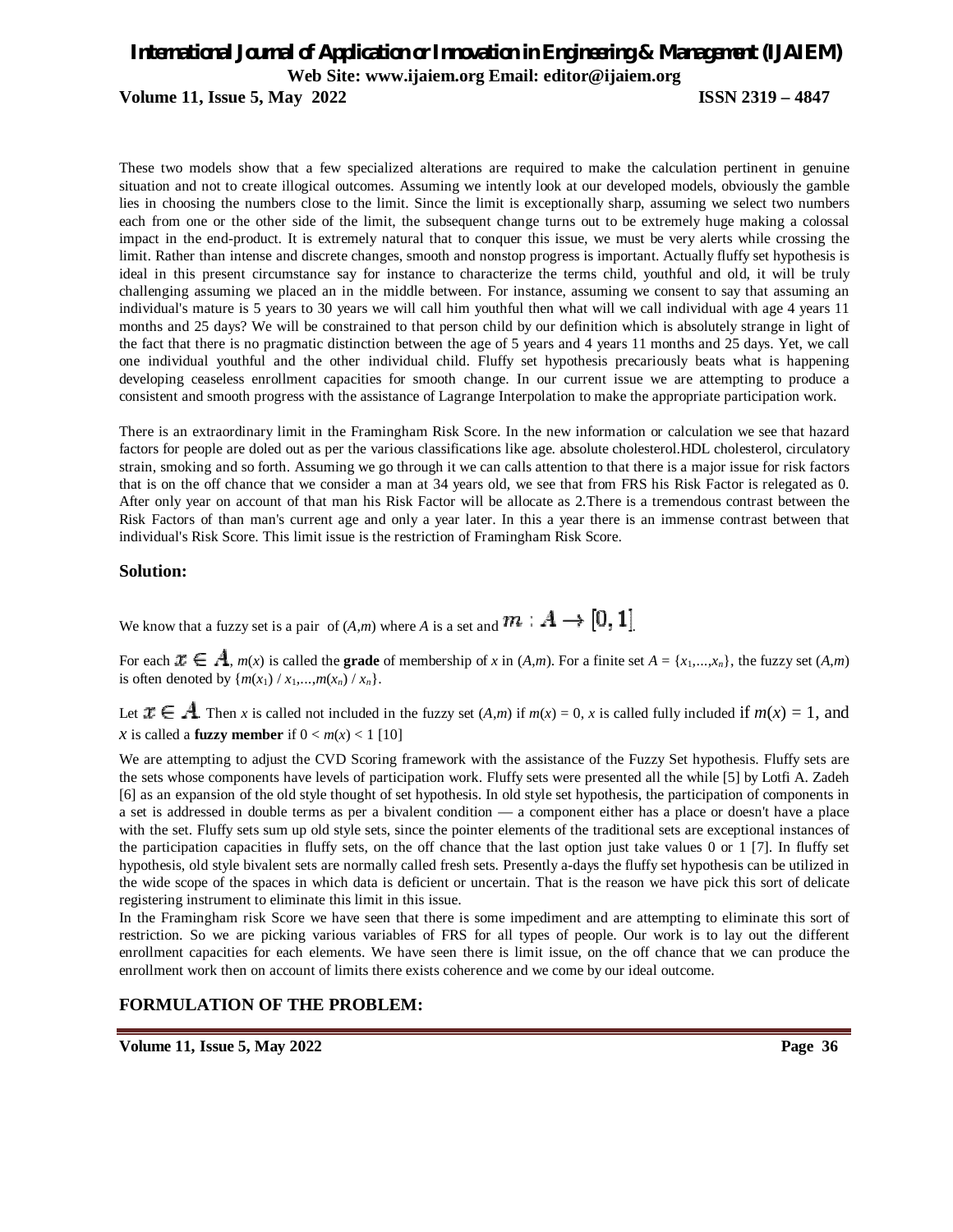**Volume 11, Issue 5, May 2022 ISSN 2319 – 4847**

By developing manufactured counter models we can show the weakness and impediment of Framingham Risk Score of Cardiovascular sickness. At first we pick two men An and B and both are smokers. The actual portrayal of An and B are practically comparative yet with greatest distinction in score of their profiles. Presently we can put forth a defense study with the assistance of the two profiles. Without delving into additional subtleties, we refer to two models which are obvious.

### **Methodology:**

### **Case Study 1:**

Assume the age of A is 39 years. At his age we consider his complete cholesterol is 280 mg/dl. His systolic pulse is 119 mm hg. also, HDL cholesterol is 49 mm./dl. For another situation we pick a man whose age is 39 years and 9 months for example his age is 39.9 years. At his age the complete cholesterol is 279 mg/dl. His systolic pulse is 120 mm hg. what's more, HDL cholesterol is 50 mm./dl. Presently from the scoring of worldwide appraisal for Framingham Risk Score we can get them the places of their Risk Score of the opportunity for fostering the Cardiovascular Disease inside next 10 years. To make it more justifiable we are making a diagram of their

### **case study profile:**

| <b>RISK FACTORS</b>                  | <b>MANA</b> | <b>MANB</b> | <b>SCORE</b><br><b>POINTS FOR</b><br><b>RISK</b><br><b>FACTORS OF</b><br><b>MANA</b> | <b>SCORE</b><br><b>POINTS FOR</b><br><b>RISK</b><br><b>FACTORS OF</b><br><b>MANB</b> |
|--------------------------------------|-------------|-------------|--------------------------------------------------------------------------------------|--------------------------------------------------------------------------------------|
| <b>AGE</b>                           | 39          | 40          | $\mathbf 2$                                                                          | 5                                                                                    |
| <b>TOTAL CHOLESTEROL</b>             | 279         | 280         | 3                                                                                    |                                                                                      |
| <b>HDL CHOLESTEROL</b>               | 49          | 50          | 0                                                                                    | $-1$                                                                                 |
| <b>BLOOD PRESSURE</b><br>(UNTREATED) | <b>119</b>  | <b>120</b>  | $-2$                                                                                 | $\mathbf{0}$                                                                         |
| <b>SMOKER</b>                        | <b>YES</b>  | <b>YES</b>  |                                                                                      | 4                                                                                    |
| <b>DIABETIC</b>                      | <b>YES</b>  | <b>YES</b>  |                                                                                      | 3                                                                                    |

Presently including all the gamble points of man A we get

FOR MAN A:  $[2+3+0+(-2)+4+3]=10$ 

FOR MAN B:  $(5+4+(-1) +0+4+3)=15$ 

Presently for these focuses we can get the outright upsides of 10 years risk level of cardiovascular sickness. For the mark of 10 , The rate risk score CVD is 9.4%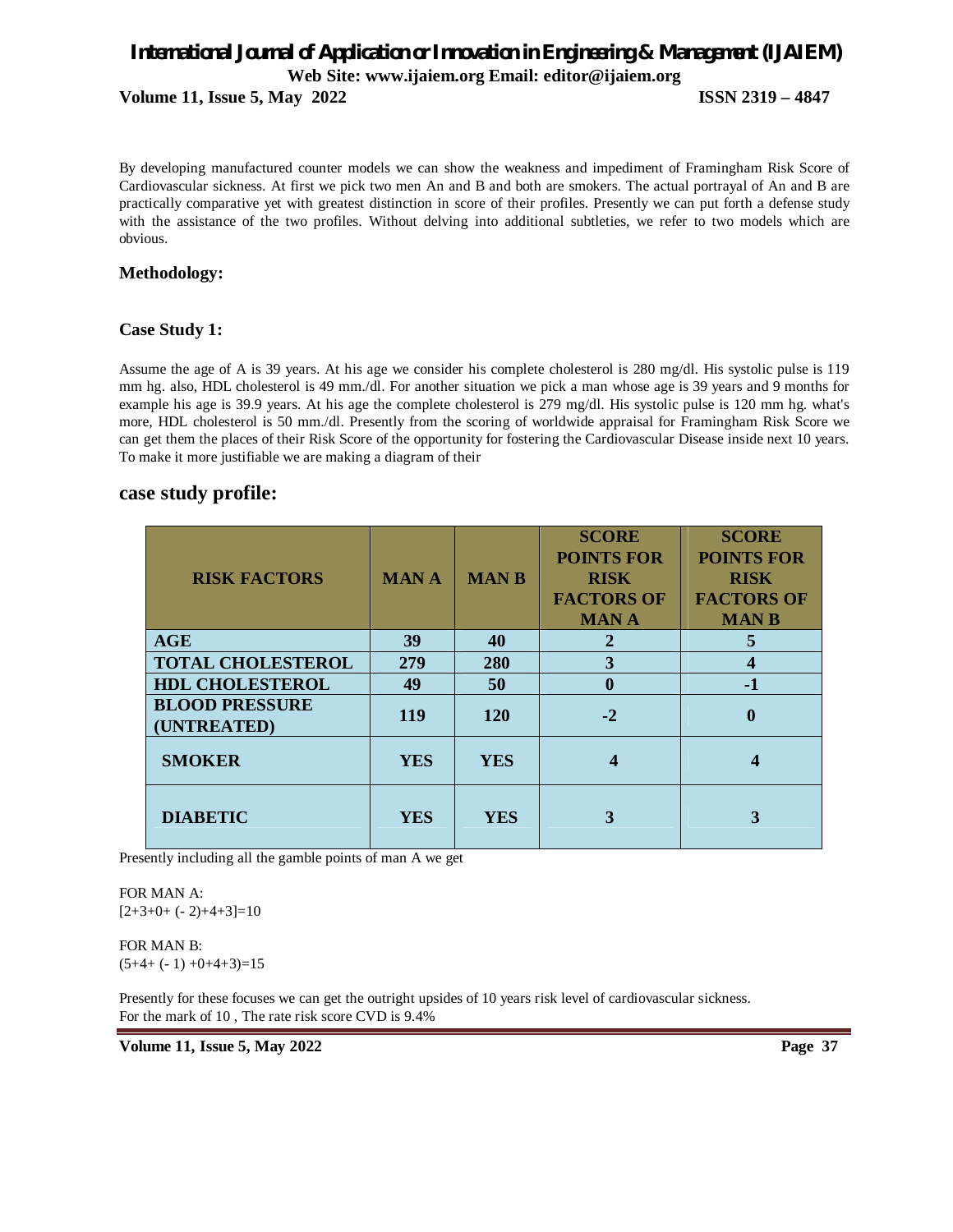**Volume 11, Issue 5, May 2022 ISSN 2319 – 4847**

For the mark of 15 , The rate risk score CVD is 21.6%

So we can see here that there is an enormous distinction between the two gamble score level of man An and man B. This distinction is 12.2 however the age contrast between man An and man B is only one year. This is an extraordinary issue. We can calls attention to a one more issue that in the gamble classification the10 years outright gamble for advancement of the Cardiovascular Disease –

**Risk Categories [1]:**

| <b>RISK CATEGORY</b> | <b>10 YEARS ABSOLETE RISK (%)</b> |
|----------------------|-----------------------------------|
| HIGH                 | >20                               |
| <b>INTERMEDIATE</b>  | $6 - 20$                          |
| LOW                  | 0-6                               |

From this table it is clear that the actual portrayals that influence the score focuses are almost indistinguishable. They are near the point that even a solitary individual can display these two arrangement of results assuming the estimations are performed at various times and marginally unique physiological circumstances which happens even in typical circumstances because of complicated human physiological cooperation's. Presently assuming the CVD risk scores are determined for this two people man A, man B from the past score outlines it becomes 9.4% for man An and 21.6 for man B. This implies that man An is in the INTERMEDIATE zone and man b is in the HIGH zone which is absolutely illogical that their actual boundaries are no different either way in every useful reason.

### **Case Study 2**:

We can take an model, here we consider two ladies C and D whose age distinction is only 1 year. We additionally consider that both are non smoker and non diabetic.

### **Case study profile:**

| <b>RISK FACTORS</b>                  | <b>WOMA</b><br>$N_{\rm C}$ | <b>WOMA</b><br>ND | <b>SCORE</b><br><b>POINTS FOR</b><br><b>RISK</b><br><b>FACTORS OF</b><br><b>WOMAN C</b> | <b>SCORE</b><br><b>POINTS FOR</b><br><b>RISK</b><br><b>FACTORS OF</b><br><b>WOMAND</b> |
|--------------------------------------|----------------------------|-------------------|-----------------------------------------------------------------------------------------|----------------------------------------------------------------------------------------|
| AGE                                  | 39                         | 40                | 2                                                                                       |                                                                                        |
| <b>TOTAL CHOLESTEROL</b>             | 279                        | 280               | 4                                                                                       |                                                                                        |
| <b>HDL CHOLESTEROL</b>               | 44                         | 45                |                                                                                         | O                                                                                      |
| <b>BLOOD PRESSURE</b><br>(UNTREATED) | 149                        | 150               | $\mathbf{2}$                                                                            |                                                                                        |
| <b>SMOKER</b>                        | N <sub>O</sub>             | N <sub>O</sub>    | 0                                                                                       | 0                                                                                      |
| <b>DIABETIC</b>                      | NO                         | N <sub>O</sub>    |                                                                                         |                                                                                        |

Presently including all the gamble points of lady C we get

FOR WOMEN C;

 $[2+4+1+2+0+0]=9$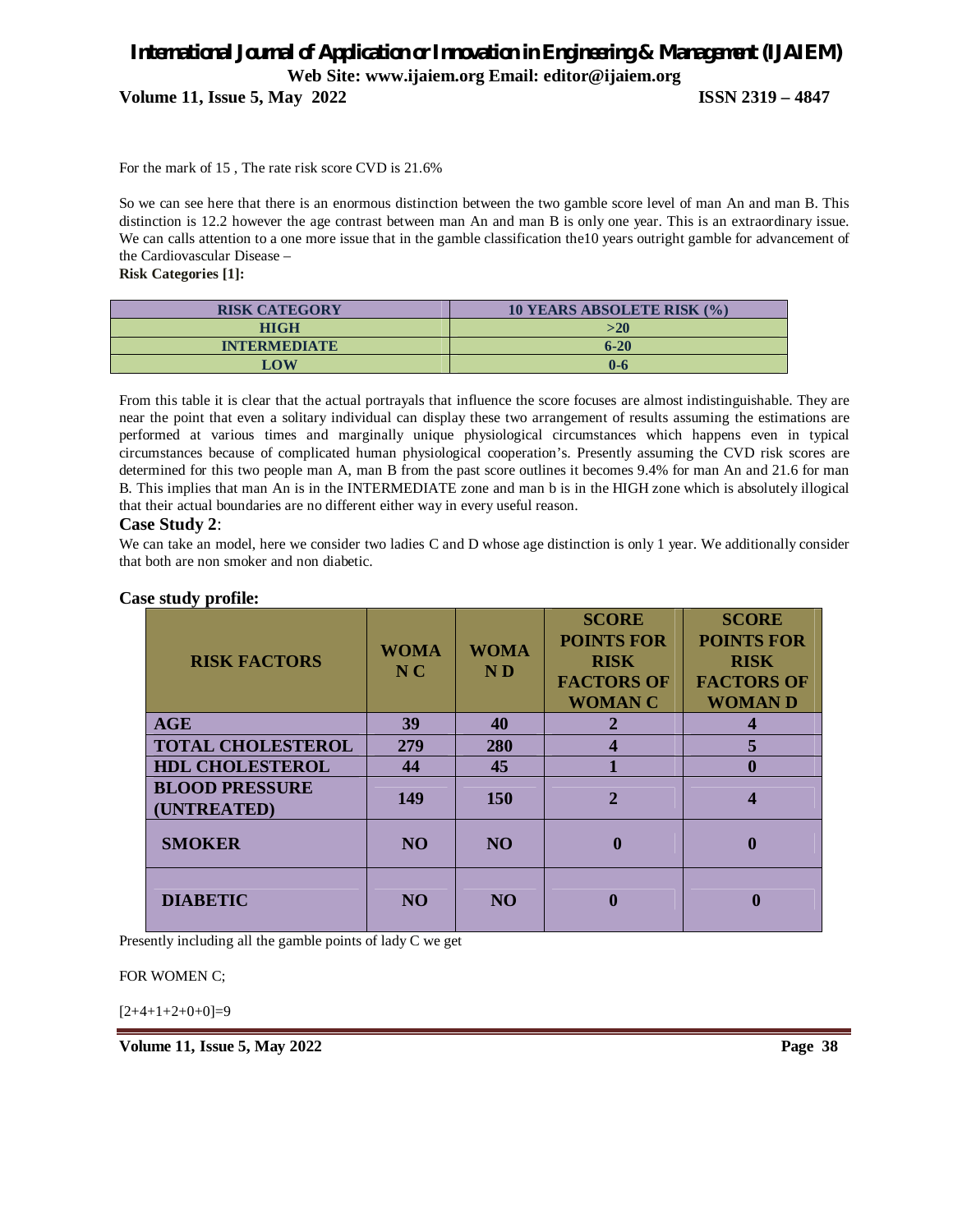**Volume 11, Issue 5, May 2022 ISSN 2319 – 4847**

FOR WOMAN D:

 $[4+5+0+4+0+0]=13$ 

Presently for these focuses we can get the outright upsides of 10 years risk level of cardiovascular infection. For the place of 9 , The rate risk score CVD is 5.3% For the mark of 13 , The rate risk score CVD is 10%

So we can see here that there is an enormous distinction between the two gamble score level of lady C and lady D. This distinction is 4.7 however the age contrast between lady C and lady D is only one year. This is an incredible issue. We can brings up a one more issue that from the gamble class the10 years outright gamble for advancement of the Cardiovascular Disease for lady C the gamble classification is LOW and for lady D the gamble class is INTERMEDIATE. So we can say from this contextual analysis that this scoring framework can't work as expected and there is a limit.

Assuming we intently analyze the developed models, obviously the gamble lies in choosing the numbers close to the limit. Since the limit is extremely sharp, assuming we select two numbers each from one or the other side of the limit, the subsequent change turns out to be exceptionally huge making a gigantic impact in the eventual outcomes. It is exceptionally instinctive that to conquer this issue, we must be very alerts while crossing the limit. Rather than intense and discrete changes, smooth and consistent progress is fundamental. Actually fluffy se hypothesis is ideal in this present circumstance say for instance if we have any desire to characterize the terms child, youthful and old, it will be extremely challenging in the event that we put an in the middle between. For instance, assuming we consent to say that in the event that an individual's mature is 5 years to 30 years we will call him youthful then what will we call individual with age 4 years 11 months and 25 days? We will be constrained to the person in question child by our definition which is absolutely counter high on the grounds that there is no functional distinction between the age of 5 years and 4 years 11 months and 25 days. However, we call one individual youthful and the other individual child. Fluffy set hypothesis interestingly conquers what is happening building constant enrollment capacities for smooth progress. In our current issue additionally we will utilize this apparatus.

### **Risk points and Heart age:**

We have additionally seen from CVD expectation Score and Heart age in the accompanying that for man A and for man B there is an enormous contrast between their heart age for example man A's heart age is 54 and 72 heart age is for man B. So there is a gigantic distinction for example 18. So can reason that man A and man B's actual depiction are practically comparative however the heart time of them has huge contrast. In the event of ladies like lady C and lady D additionally both are practically comparative however lady C's heart age is 55 and lady D's heart age is 73. Here we can see likewise an enormous contrast for example 18 between the age of their heart.

### **For Woman [1]:**

| <b>POINTS</b> | <b>HEART AGE OR VASCULAR AGE</b> |
|---------------|----------------------------------|
|               | 30                               |
|               |                                  |
|               | 34                               |
|               |                                  |
|               | 30                               |
|               |                                  |
|               |                                  |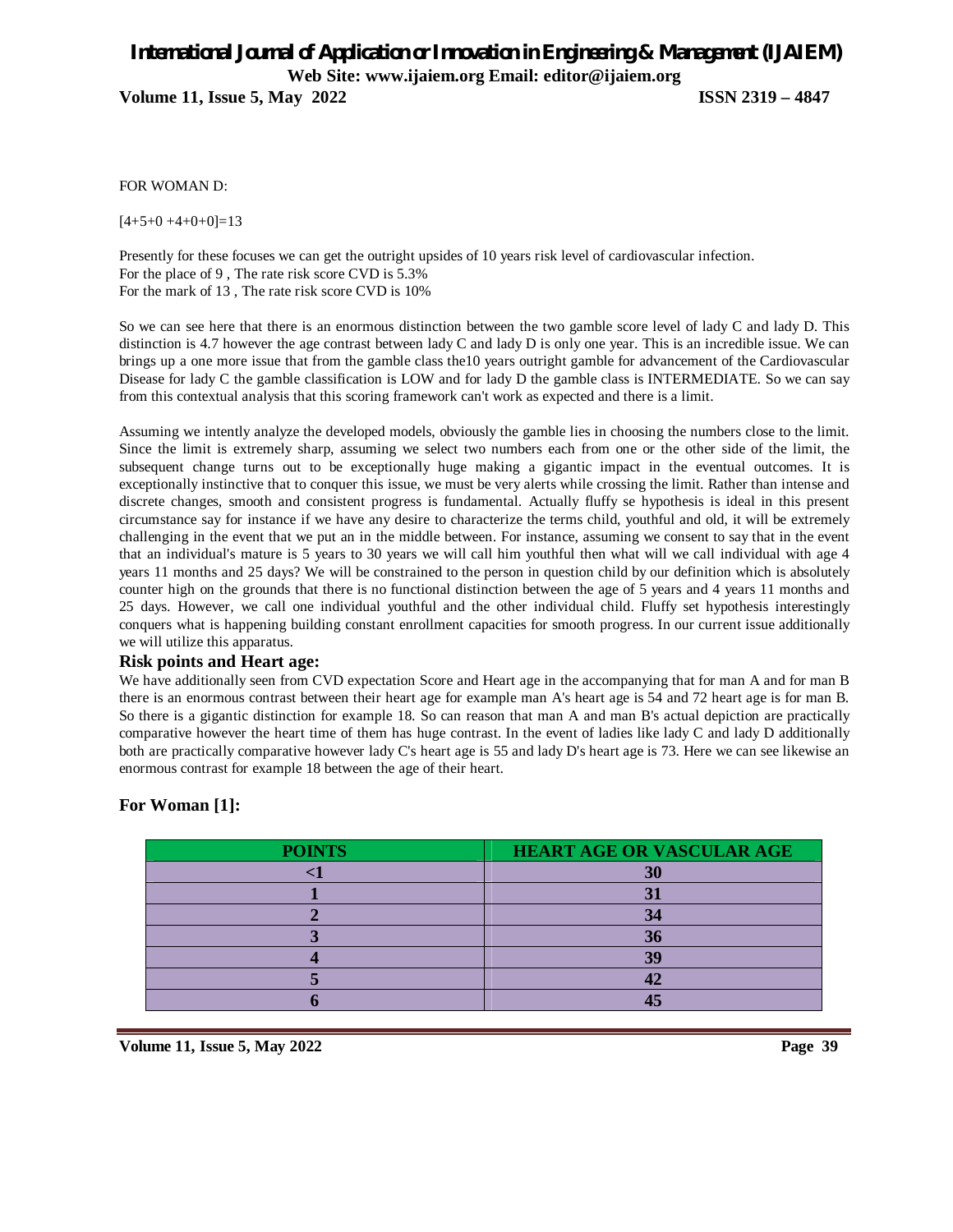**Volume 11, Issue 5, May 2022 ISSN 2319 – 4847**

|               | 48  |
|---------------|-----|
|               | 51  |
|               | 55  |
|               | 59  |
|               | 64  |
| 12            | 68  |
| 13            | 73  |
| $\mathbf{14}$ | 79  |
| $15+$         | >80 |

### **For Man [1]:**

| <b>POINTS</b>           | HEART AGE OR VASCULAR AGE |
|-------------------------|---------------------------|
| < 0                     | $30$                      |
| $\boldsymbol{0}$        | 30                        |
| $\mathbf{1}$            | 32                        |
| $\mathbf 2$             | 34                        |
| $\overline{\mathbf{3}}$ | 36                        |
| $\overline{\mathbf{4}}$ | 38                        |
| 5                       | 40                        |
| 6                       | 42                        |
| $\overline{7}$          | 45                        |
| $\bf{8}$                | 48                        |
| $\boldsymbol{9}$        | 51                        |
| 10                      | 54                        |
| 11                      | 57                        |
| 12                      | 60                        |
| 13                      | 64                        |
| 14                      | 68                        |
| 15                      | 72                        |
| 16                      | 76                        |
| $>= 17$                 | $>\!\!80$                 |

### **Importance of the solution:**

Not just CVD risk scoring framework experiences this limit issue, all the Framingham risk scoring frameworks including diabetes risk scores, hypertension risk scores experience the ill effects of a similar issue; a basic and cautious look can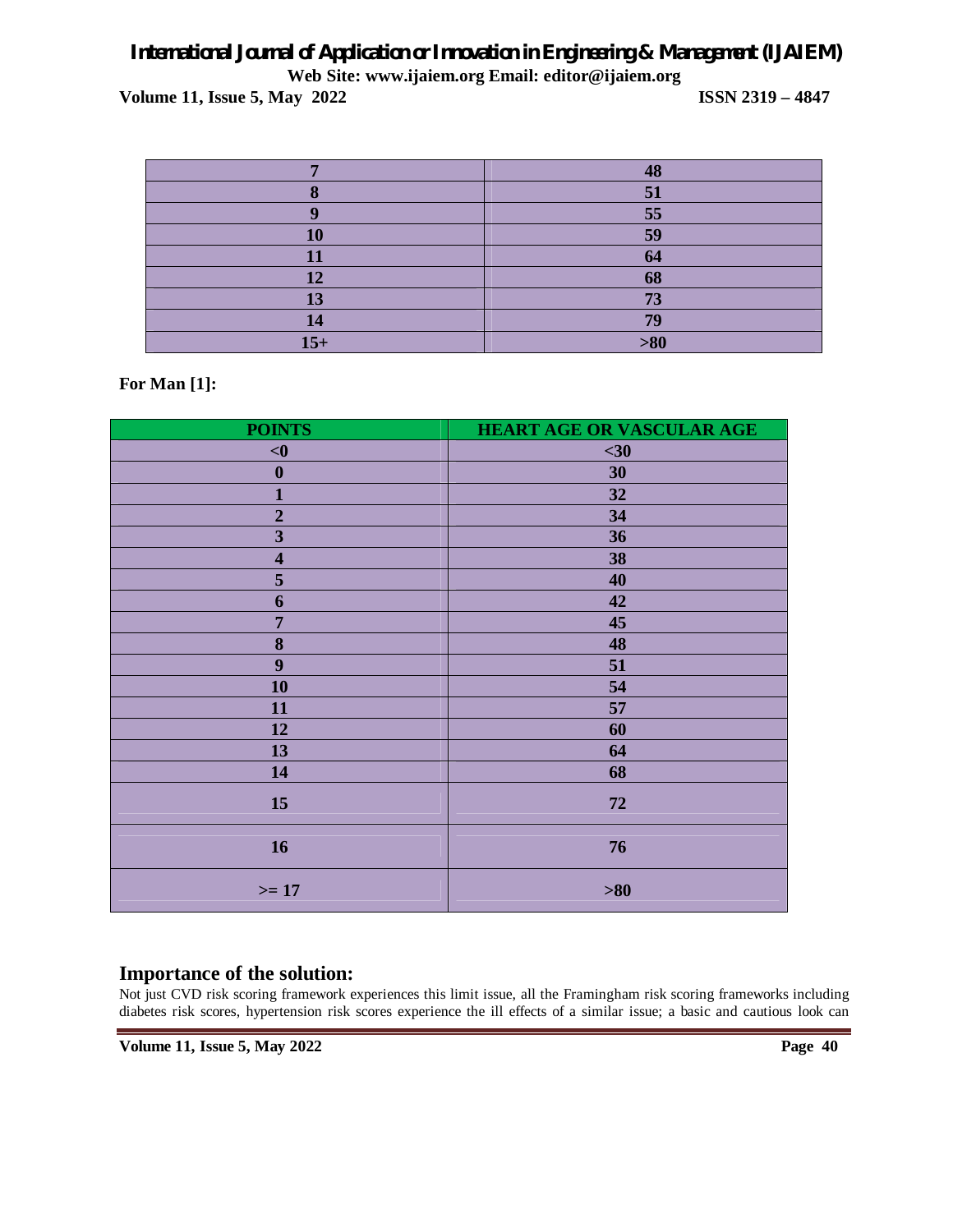**Volume 11, Issue 5, May 2022 ISSN 2319 – 4847**

without much of a stretch recognize the issues wherever in this sort of scoring frameworks. So an answer for this current issue will open another road towards taking care of this class of issues overall. So this will be an exceptionally broad arrangement that will be appropriate in various circumstances effectively.

### **Our Approach:**

For the development of Membership work two kinds of scaling strategies are utilized like-Direct technique and indirect strategy. On account of abstract judgment of backhanded technique it is more straightforward to respond to the easier inquiries and to the different inclination it is less delicate. In any case, the immediate task is exceptionally hard that it's judgment isn't extremely simple it is perplexing. So we are attempting to build the fluffy participation work with roundabout scaling technique [8]. Presently we consider the various variables age, complete cholesterol, HDL cholesterol, SBP, smoker and diabetic and for each component we need to build the fluffy participation capacity to infer a fluffy model and afterward need to perform conglomeration activity. In the wake of doing this activity we get risk score.

In Framingham risk score profile for CVD we notice something else that is on account of smoker there hazard score point is allotted as 4 for men and for ladies it is 3. Be that as it may, for non smoker it's point is 0. In the event that an individual take everyday 20 cigarettes, he is called smoker and he get 4 focuses and assuming someone else take just a single cigarette day to day he is additionally smoker and he likewise gets 4 focuses and therefore their gamble rate will contrast.

If there should arise an occurrence of Diabetic it's gamble point is allotted as 3 for men and 4 for ladies. Whenever the diabetic cross the level 140 then for diabetic the gamble point is allocating as 3 for man. In any case, the issue is that the one who has diabetic level 300 his gamble point is additionally allotted as 3. In both the cases the gamble point task is same.

### **Flow Chart our Work:**